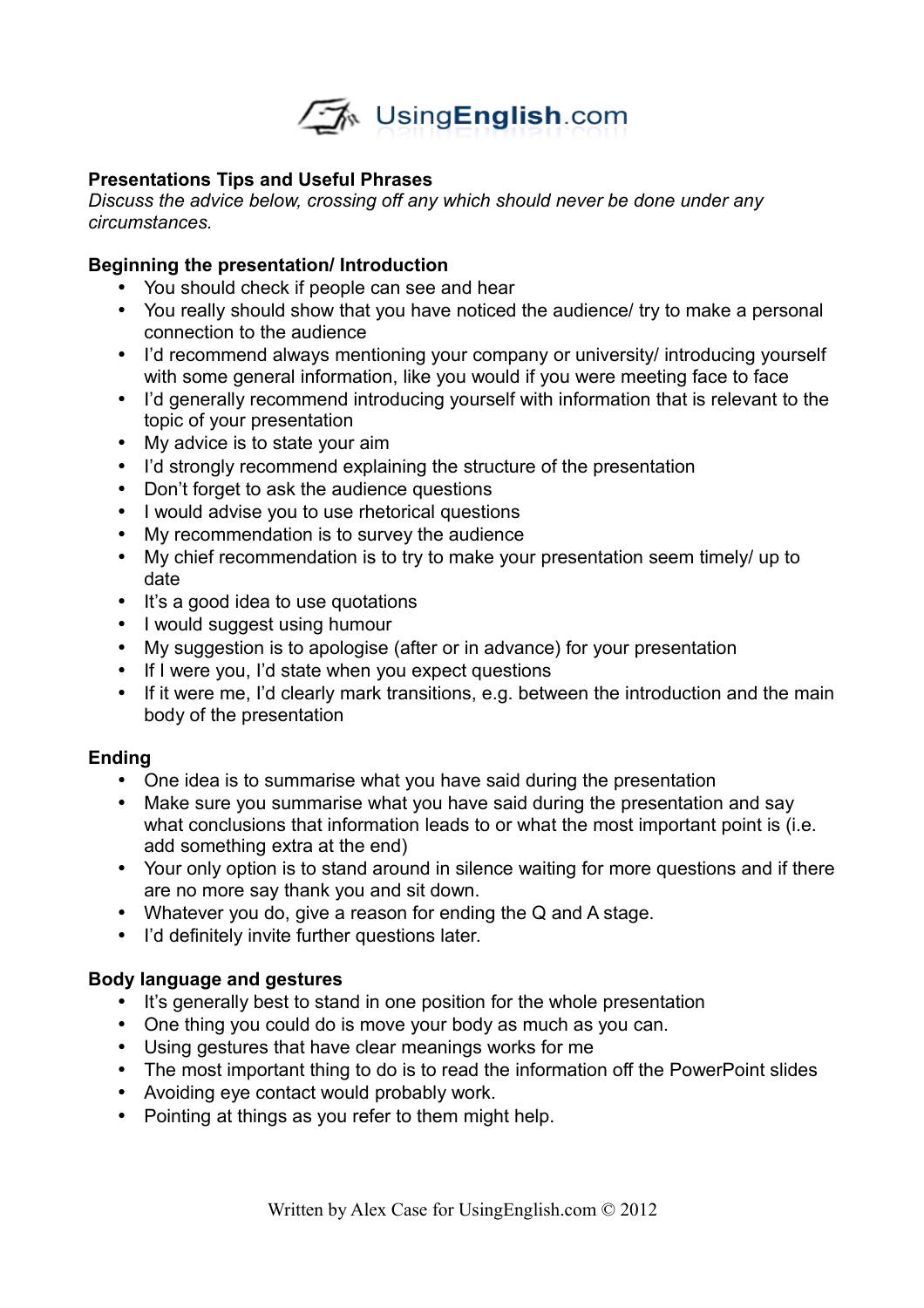

## **Preparation**

- Preparing a script and reading from it is worth a try.
- I can't recommend putting all the information on the PowerPoint slides in full sentences strongly enough.
- Some advice I'd like to pass on to you is to prepare fifteen slides for a five minute presentation.
- I highly recommend using a font size of 6 to 8

## **Miscellaneous tips**

- Have you thought about trying to get through without pausing?
- My personal recommendation would be to fill silence/ think aloud.
- Feeling free to go off topic for a while always works for me.
- Without fail, correct yourself if you make grammar mistakes.
- By far the best thing to do is to only correct yourself if the meaning might not be clear.

## *What's the most important advice above?*

*Underline the generally useful recommendations language above.*

*Can you give any more advice using similar language?*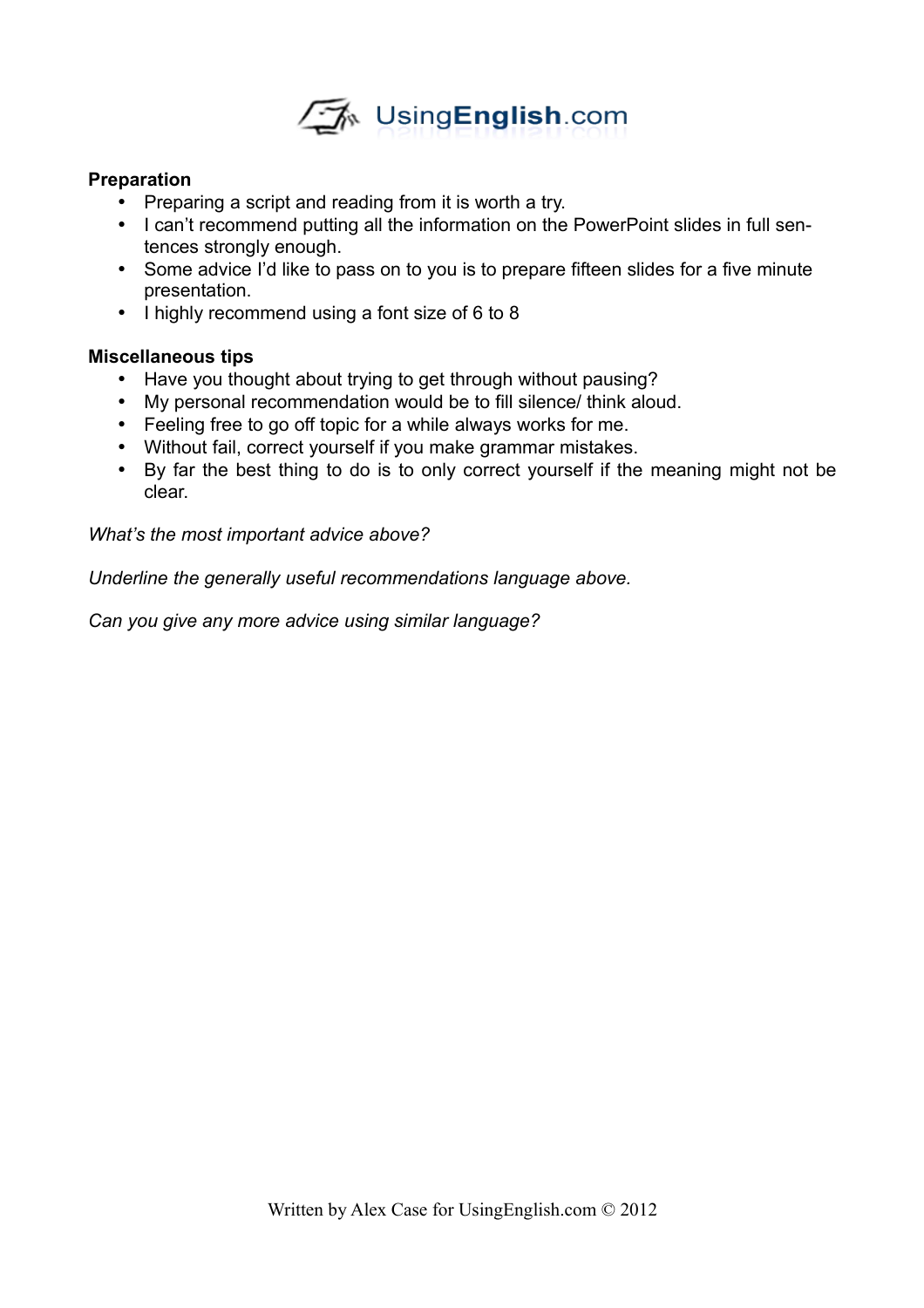

## **Suggested answers**

## **Beginning the presentation/ Introduction**

- Check if people can see and hear This is useful in large presentations and is also a good way of getting people's attention and allowing them to settle down. "Can everyone hear me?", "Can you see at the back?", "Is the microphone working?", "Is that loud enough?", "Please let me know if you can't see or hear."
- Show that you have noticed the audience/ Try to make a personal connection "I can see...", "It's nice to see…", "I'm sure you are all…, so…"
- Mention your company or university/ introducing yourself with some general information – It is much better to do the thing below.
- Introduce yourself with info relevant to the topic of your presentation  $-$  "... which is why I am interested in...", "and my area of research is today's topic, which is..."
- State your aim "By the end of my presentation, I want to show you that/ prove to you that/ change your mind about…", "I aim to… ", "The purpose/ aim of today's presentation is…", "My purpose in presenting this to you is…"
- Explain the structure of the presentation  $-$  "I've divided my presentation / My presentation is divided into...parts.", "I'll start/ commence/ begin by…", "First/ Firstly/ First of all,…", "Secondly/ In the second part/ Second,…", "(And) then/ The next stage…/ After that/ Next", "Last/ Last of all/ Lastly/ To finish up/ The last stage…/ Finally/ I'll end with…"
- Ask the audience questions This is not usually a good idea and is difficult to do properly, as they might not be sure whether they should answer or not. It is better to do one of the two things below.
- Use rhetorical questions This can be okay, e.g. "Have you ever wondered…?", "Imagine…. How would you…?", "Did you know that…?"
- Survey the audience "How many people here…?", "Hands up if…", "Please raise your hand if…", "Let's have a show of hands."
- Make it seem timely/ up to date "According to the latest research,...", "I read just this morning/ yesterday/ the other day that…", "One of the most pressing problems in the modern world is…"
- Use quotations "I'd like to quote…", "There's a famous quotation that goes…", "… once said…", "… is famous for saying…", "I can't put it better than… who said…", "The words on this slide come from…"
- Use humour "I found a joke about this on the internet that goes...", "... Only joking!", "In my field we often joke that…"
- Apologise for your presentation This is not a good idea as people are likely to start thinking those negative things.
- State when you expect questions "Please leave all questions until the end of...", "Please feel free to interrupt/ ask questions at any time/ stage.", "I will leave ten minutes at the end for questions/ for a Q&A session.", "If anything I say isn't clear, please let me know.", "I'll be happy to answer any questions at the end."
- Clearly mark transitions "So", "Right", "Okay", "Moving on to…", "The next thing I want to speak about...", "I think I've covered that point, so now...", "I think I've covered that point, so now I want to speak about…", "Moving on to the next slide/ topic/ point/ section/ part of my presentation,…" , "Let's move on to…", "That leads us on nicely to the next point I want to deal with, which is…"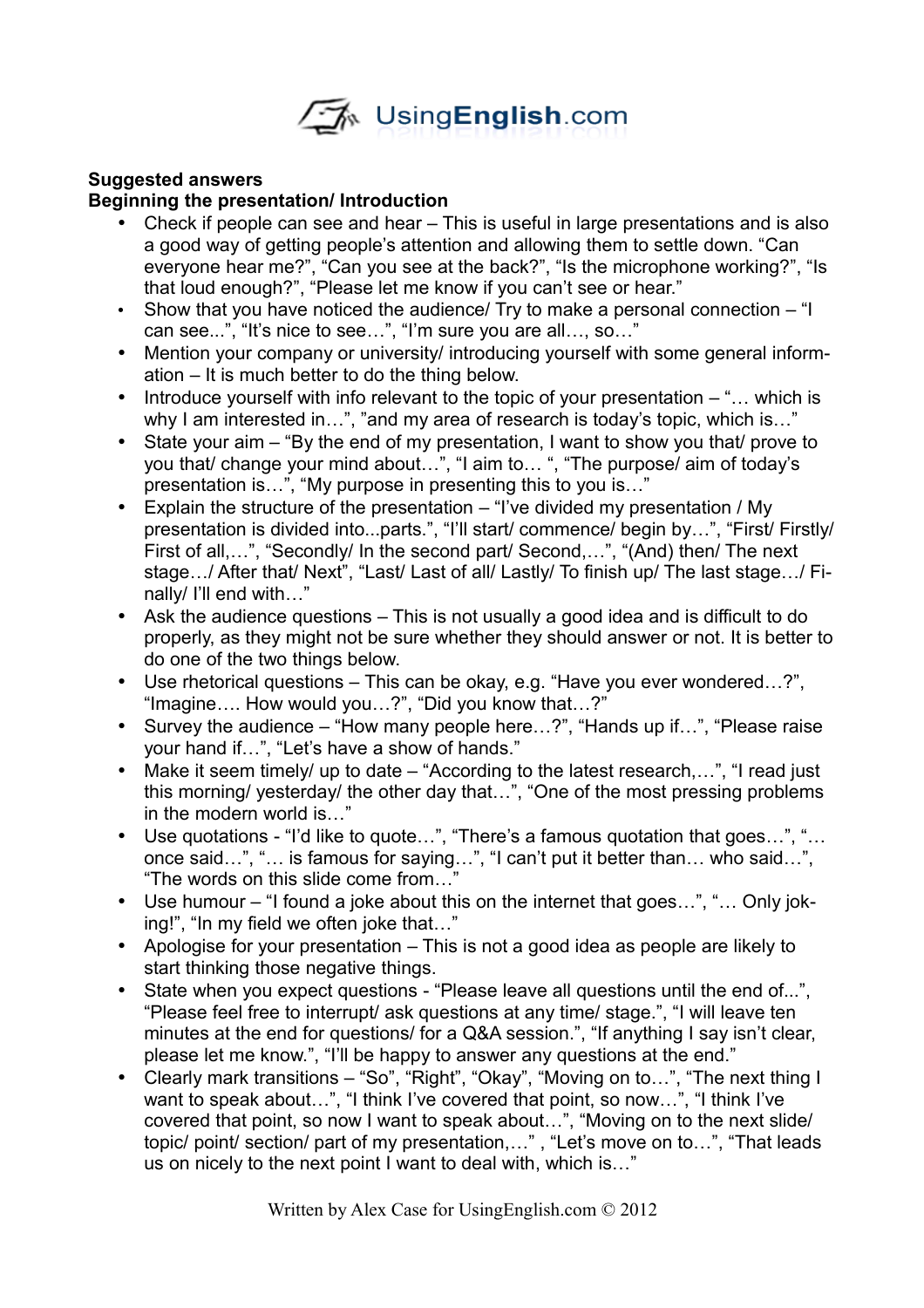

# **Ending**

- Summarise what you have said It's a good idea but the tip below is better.
- Summarise what you have said during the presentation and say what conclusions that information leads to or what the most important point is (i.e. add something extra at the end) – "This means that…", "The consequences of this are…", "The government should therefore…", "For those reasons, I hope you all…", "I hope I have convinced you that…" , "If there is one thing I'd like you to take away from today's presentation, it is…", "To restate my main point,…", "I think all this proves that…", "It is quite difficult to draw conclusions, but…", "What conclusions can we draw from all the information we have seen today? Well,…"
- Stand around in silence waiting for more questions and if there are no more say thank you and sit down. – See the two tips below for much better ways.
- Give a reason for ending the Q and A stage. "I can see that the next presenter is eager to get started, so…", "I need to hand over to my colleague, so…", "I seem to have run out of time, so…", "I'm sure you are all ready for lunch, so…", "I've already gone on for too long, so…", "If there are no further questions,..."
- Invite further questions later. "Here is my email address if...", "Please come up and talk to me if…", "I'll be around all day if…", "If anyone still has any questions, I'll be happy to answer them individually."

## **Body language and gestures**

- Stand in one position for the whole presentation This is a bad idea as it will be boring, might block people's view and you will always make eye contact with the same people.
- Move your body as much as you can. This would be very distracting.
- Use gestures with clear meanings. "Attention please", "Hi", "Over here", "Silly me", "Secondly", "Pass it along", "Right!/ Okay!...", "Remember…", "Raise your hand", "That's a difficult question"/ "Let me think", "Hope so", "So so"/ "More or less"
- Read off the slides This is bad body language and pointless to listen to.
- Avoid eye contact. This is a bad idea.
- Point at things as you refer to them might help. "If you look at this,…", "This is an example of…", "Over here…", "I'm pointing at…", "These three bullet points represent…", "Figure One is…", "These figures (= numbers) come from…", "This chart/ diagram/ bar chart/ table/ line graph/ pie chart/ axis/ column/ row…", "You can see from this… that…", "I'd like to draw your attention to…"

# **Preparation**

- Prepare a script and read from it. Much better to prepare notes, although you could write out the introduction in full.
- Put all the information on the slides in full sentences.  $-$  If you do this they could just read the slides without you being there.
- 15 slides for a 5 min presentation. One or two per minute is usually about right.
- I highly recommend using a font size of 6 to 8 This is probably too small.